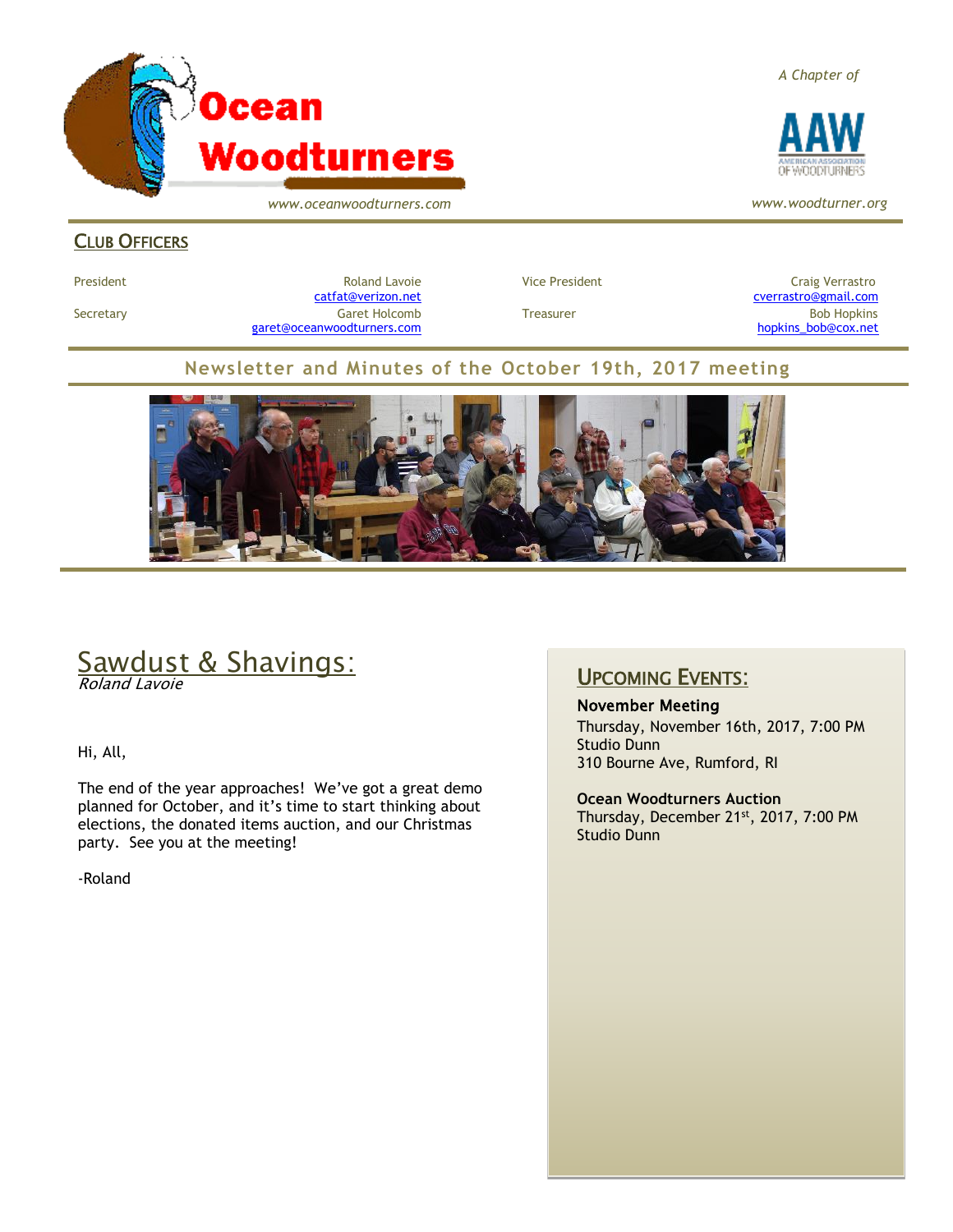# Secretary's Notes

Garet Holcomb

If you are paying to receive the printed newsletter and are not receiving it, please let me know so I can update the print list.

The large OW auction will happen on Dec. 21st. Please see the note in this newsletter and in the Yahoo group for more info!

# Treasurer's Report

Bob Hopkins

We have a balance of \$1692.60, of which \$332.49 is set aside for the camera fund.

You can pay your dues directly from the website at <http://www.oceanwoodturners.com/dues.cfm>

Dues: Club dues are \$25 annually. For members who wish to have a printed Newsletter mailed to them monthly, there is an annual charge of \$5 to cover postage, payable with club dues. All payments should be mailed to:

> Bob Hopkins 48 Tilbury Drive, Bristol, RI 02809

# Meeting Minutes

Roland opened the meeting with 18 members and one guest present

Treasurer's Report – Bob's report was read and accepted by the group

Committee Reports. All committees are looking for help from the membership. Please contact the committee chairs for more info.

| <b>Program Committee:</b>     | No report |
|-------------------------------|-----------|
| <b>Outreach Committee:</b>    | No report |
| <b>Fundraising Committee:</b> | No report |

Demos – We need Club members to do demonstrations at our monthly meetings. If you can do a demo for us, please talk to Roland as soon as possible. Roland brought up the possibility of raising the payout for outside demonstrators in the future. No action was taken.

Elections – Roland has appointed Alex Amoruso to head the Election Committee this year. If you would like to run or nominate a fellow member for a leadership position, please contact Alex directly. The slate of nominees will be read at the November meeting.

Auction material – We are firming up plans to do the auction at the December Christmas party. We have more than 50 lots of items to be auctioned off and it should be a large event, so please stay tuned for listings and further information.

Gathering and cookout – Thank you to Bill Smith for hosting the Club at his home in September. It was a great turnout and good times were had by all!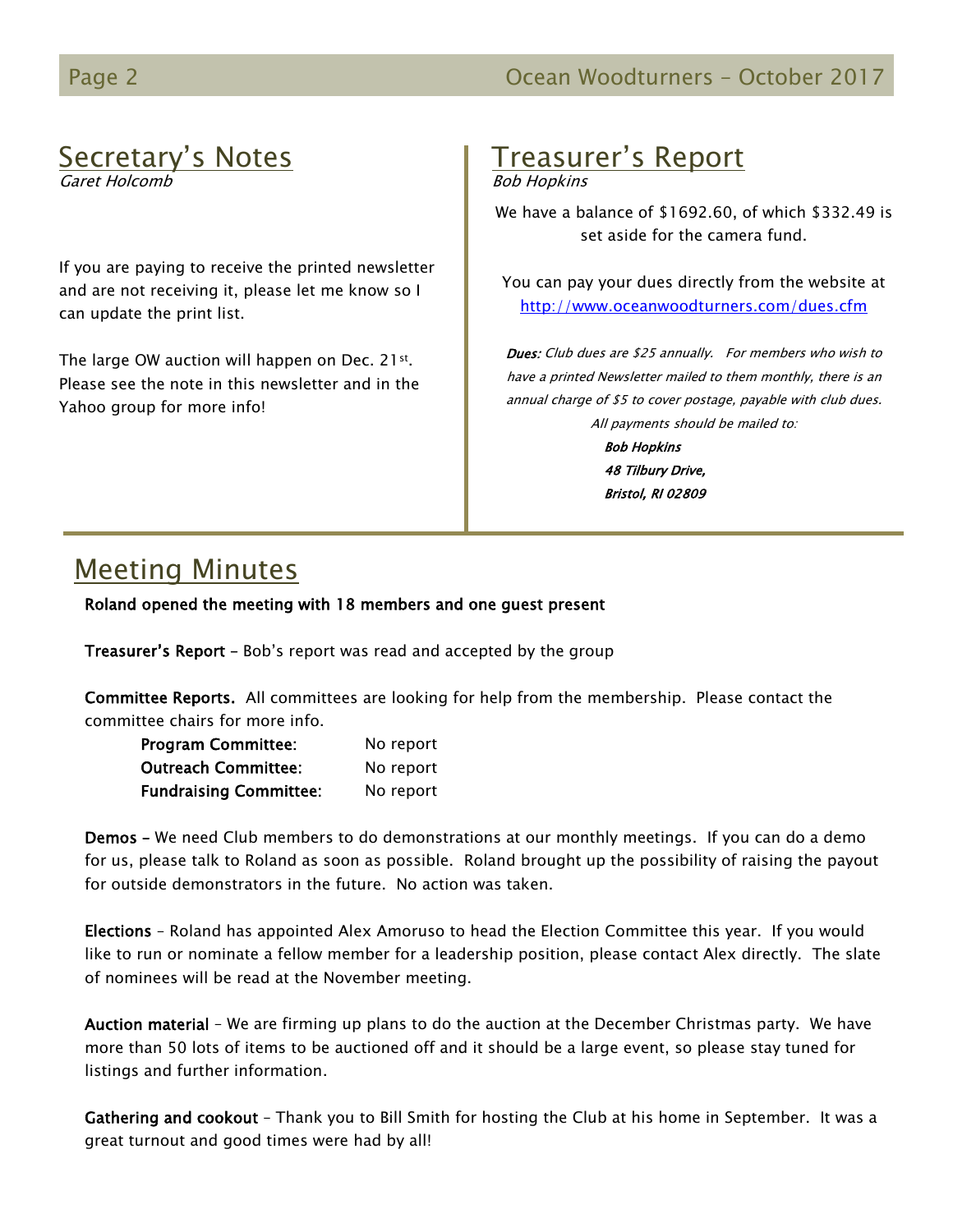Ocean Woodturners – October 2017 Page 3

# Meeting Minutes (Cont.)

Pen kits – Gene spoke about pen kits and our previous donations to the National Guard. There are kits available for members to take and turn for donation.

Turn and Learn – Ed K. brought up a suggestion to implement a "Turn and Learn" program where we would advertise for people to come in and gain experience with turning small projects. Roland will take the action to check AAW insurance policy, and see whether Asher might be amenable to letting us use the shop on off nights for this purpose.

Black Walnut detailed segmented bowl

# **Show and Tell**



Gene Amaral



Alex Amoruso

Tangentially-turned vessels, Maple, Peruvian Walnut







Rick Bugbee



Burl bowl with mineral oil finish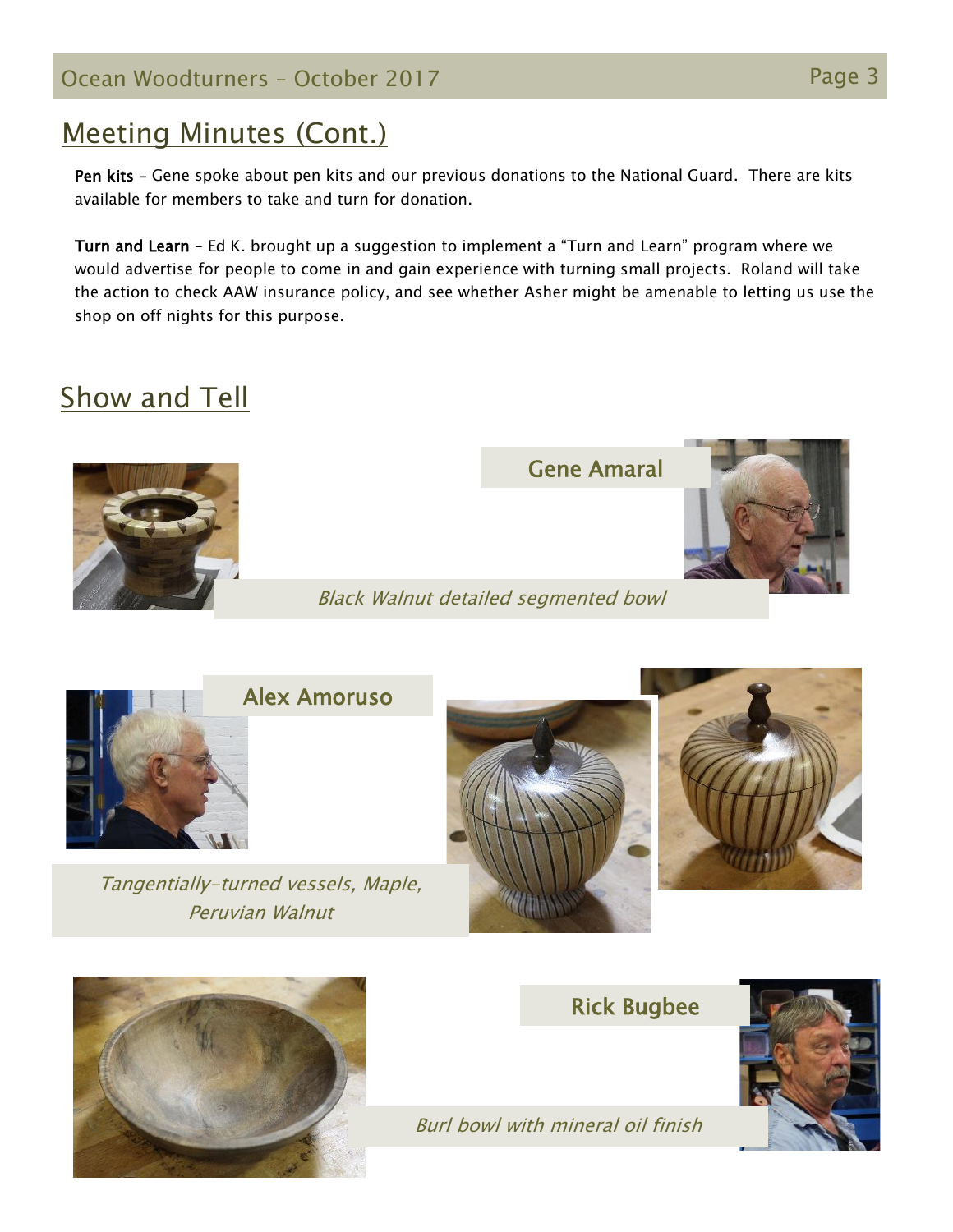#### Page 4 **Ocean Woodturners – October 2017**



### John Chakuroff



Rock Maple, Purpleheart, and Ebony vase

Roland Lavoie





Turned angels, large unknown burl bowl, and large Maple bowl with polyester inlay





# **Ocean Woodturners Auction:**

Ocean Woodturners will be holding the auction of donated tools and material at our annual Christmas party on **Thursday, December 21st, 2017** at Studio Dunn.

This will be a large event, with more than 50 individual lots of tools, supplies, kits, domestic and exotic hardwoods, plus 22 turning tools, all ready to be taken home that night!

Please come prepared to bid! The lot listing and photos are available at this link: <https://imgur.com/a/XkBer>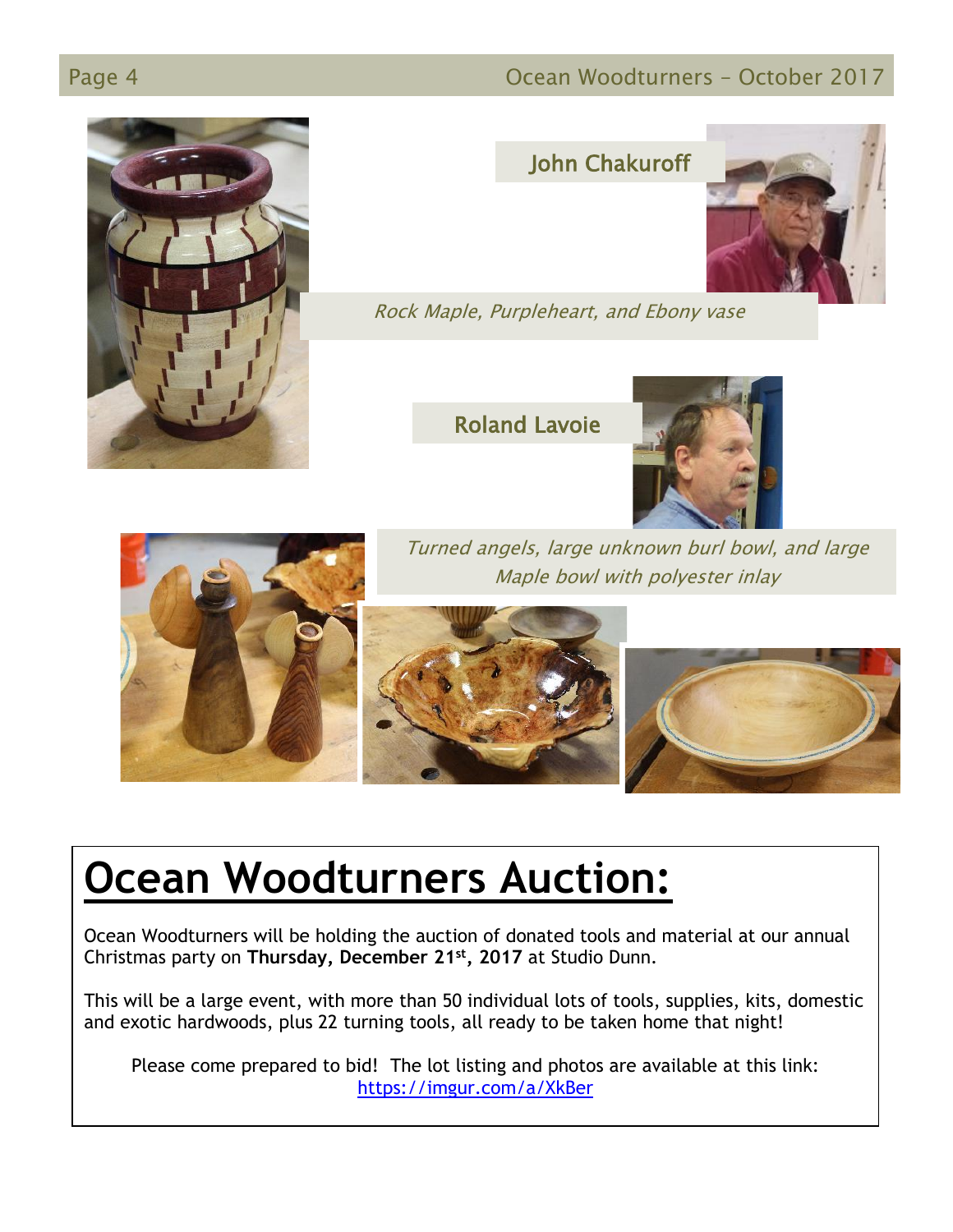# **Demonstration**



# Dave Eaton Demonstrates Lidded Boxes

Longtime Club member Dave Eaton gave a demonstration on his method for turning lidded boxes, including lid inlays. Please see the Ocean Woodturners YouTube page for the full video.